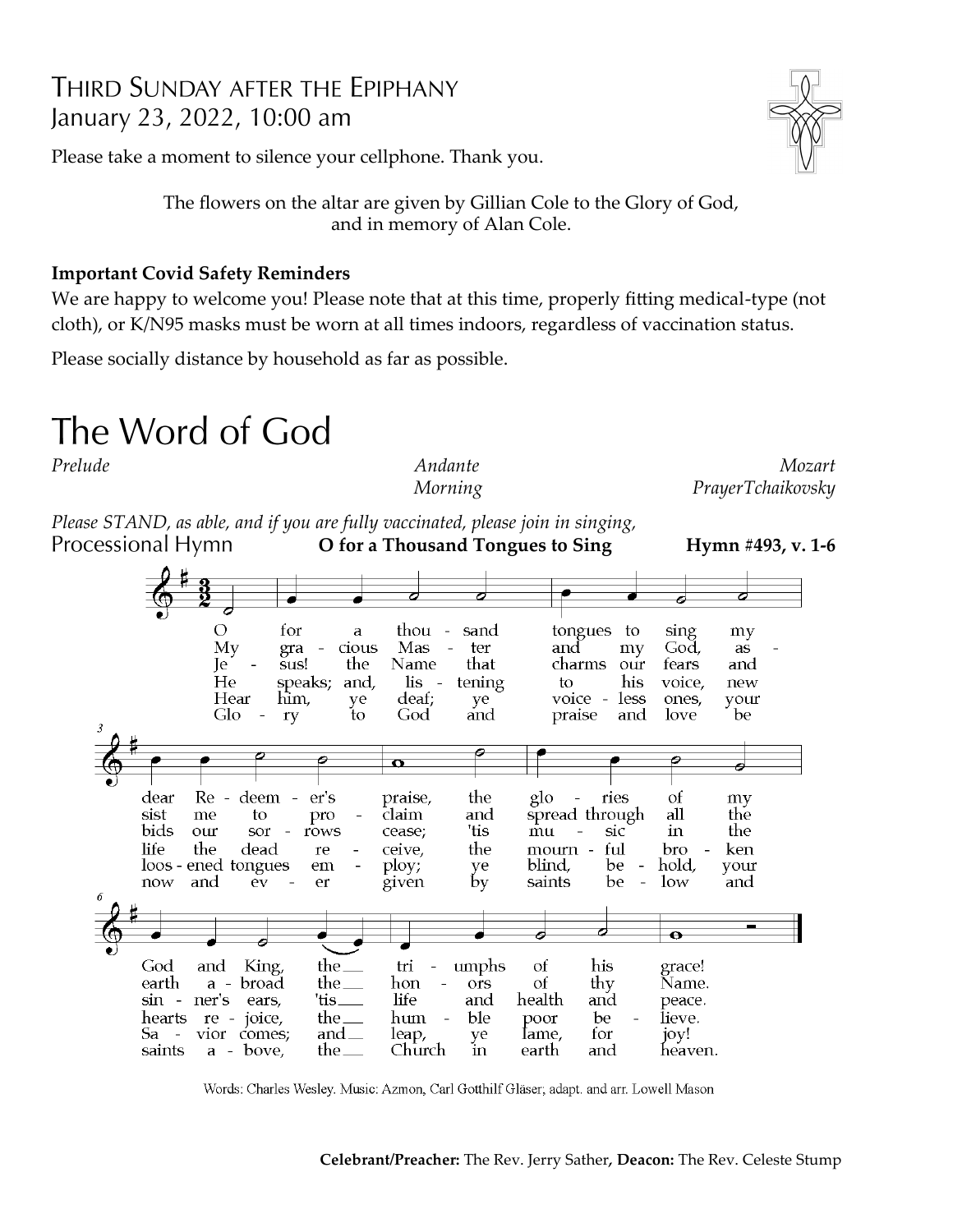#### The Opening Acclamation

Celebrant Blessed be God: *₩* Father, Son, and Holy Spirit. **People And blessed be God's kingdom, now and for ever. Amen.**

The Collect for Purity

Celebrant Let us pray.

**All Almighty God, to you all hearts are open, all desires known, and from you no secrets are hid: Cleanse the thoughts of our hearts by the inspiration of your Holy Spirit, that we may perfectly love you, and worthily magnify your holy Name; through Christ our Lord. Amen.**

*Please say together,*

#### The Gloria **Glory to God in the highest, and peace to his people on earth. Lord God, heavenly King, almighty God and Father, we worship you, we give you thanks, we praise you for your glory. Lord Jesus Christ, only Son of the Father, Lord God, Lamb of God, you take away the sin of the world: have mercy on us; you are seated at the right hand of the Father: receive our prayer. For you alone are the Holy One, you alone are the Lord, you alone are the Most High, Jesus Christ, with the Holy Spirit, in the glory of God the Father. Amen.**

#### The Collect of the Day

Celebrant The Lord be with you.

**People And also with you.**

Celebrant Let us pray. Give us grace, O Lord, to answer readily the call of our Savior Jesus Christ and proclaim to all people the Good News of his salvation, that we and the whole world may perceive the glory of his marvelous works; who lives and reigns with you and the Holy Spirit, one God, for ever and ever. **Amen.**

*A † appears in the text where you may wish to make the sign of the cross over your body. Making the sign of the cross is a choice left to each worshipper.*

*It is simply a way to engage your entire body (not just your speech and mind) in worship, and physically to signify embracing the blessing of God.*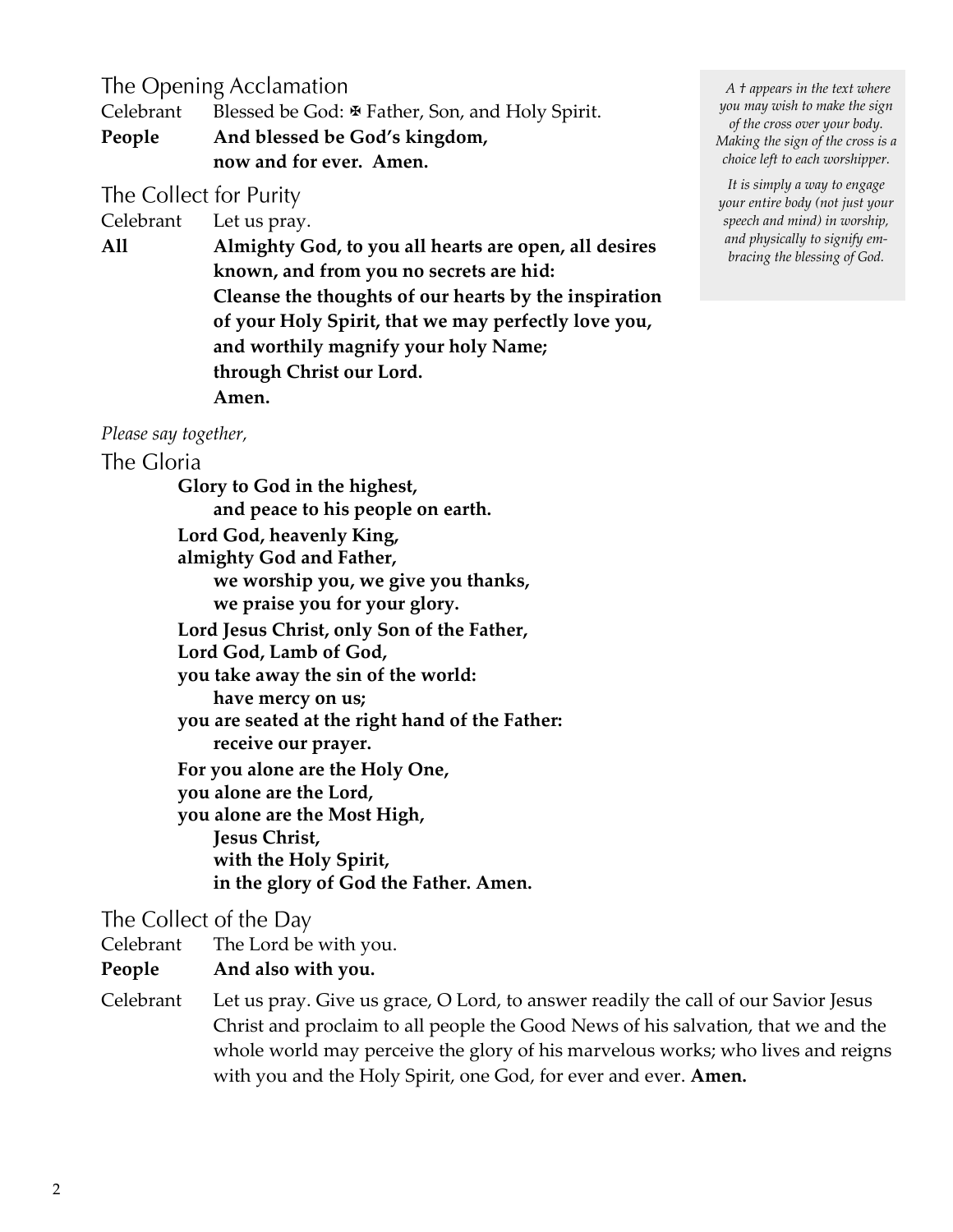*Please be seated for the readings.*

The First Lesson Nehemiah 8:1-3, 5-6, 8-10

1<sup>st</sup> Reader A Reading from the Book of the prophet Nehemiah.

All the people of Israel gathered together into the square before the Water Gate. They told the scribe Ezra to bring the book of the law of Moses, which the Lord had given to Israel. Accordingly, the priest Ezra brought the law before the assembly, both men and women and all who could hear with understanding. This was on the first day of the seventh month. He read from it facing the square before the Water Gate from early morning until midday, in the presence of the men and the women and those who could understand; and the ears of all the people were attentive to the book of the law. And Ezra opened the book in the sight of all the people, for he was standing above all the people; and when he opened it, all the people stood up. Then Ezra blessed the Lord, the great God, and all the people answered, "Amen, Amen," lifting up their hands. Then they bowed their heads and worshiped the Lord with their faces to the ground. So they read from the book, from the law of God, with interpretation. They gave the sense, so that the people understood the reading.

And Nehemiah, who was the governor, and Ezra the priest and scribe, and the Levites who taught the people said to all the people, "This day is holy to the Lord your God; do not mourn or weep." For all the people wept when they heard the words of the law. Then he said to them, "Go your way, eat the fat and drink sweet wine and send portions of them to those for whom nothing is prepared, for this day is holy to our Lord; and do not be grieved, for the joy of the Lord is your strength."

1<sup>st</sup> Reader Hear what the Spirit is saying to God's people.

**People Thanks be to God.**

The Response Psalm 19 *(7-9, 14: Response from John 6:63)* Reader: Let us read from Psalm 19 *(the People reading the text in bold).*

> The law of the Lord is perfect and revives the soul; the testimony of the Lord is sure and gives wisdom to the innocent.  **Your words, Lord, are Spirit and life.**

The statutes of the Lord are just and rejoice the heart; the commandment of the Lord is clear and gives light to the eyes.  **Your words, Lord, are Spirit and life.**

The fear of the Lord is clean and endures for ever; the judgments of the Lord are true and righteous altogether.  **Your words, Lord, are Spirit and life.**

Let the words of my mouth and the meditation of my heart be acceptable in your sight, O Lord, my strength and my redeemer.  **Your words, Lord, are Spirit and life.**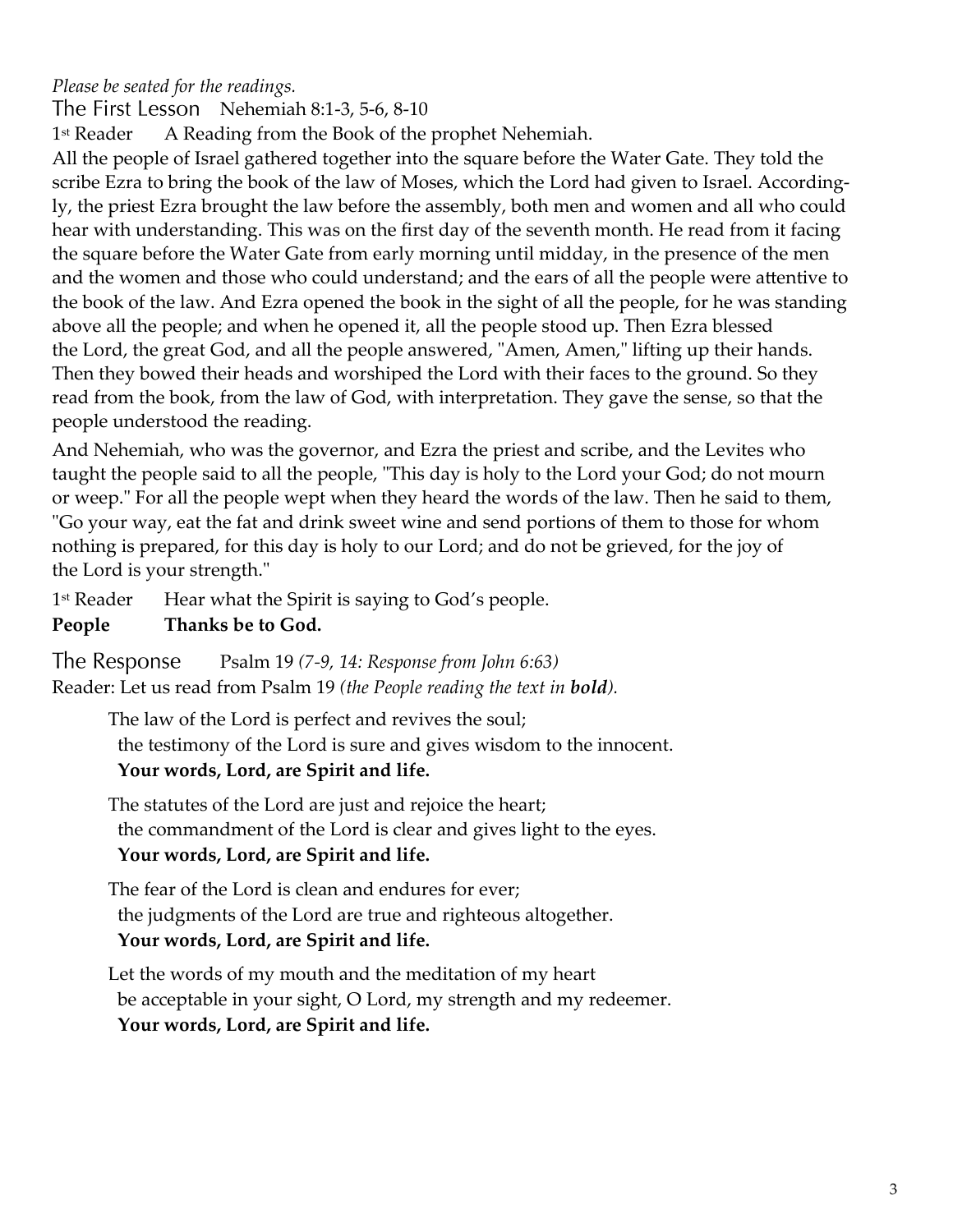The Second Lesson 1 Corinthians 12:12-14, 26-31a

2<sup>nd</sup> Reader A reading from the Paul's first Letter to the Corinthians.

Just as the body is one and has many members, and all the members of the body, though many, are one body, so it is with Christ. For in the one Spirit we were all baptized into one body—Jews or Greeks, slaves or free—and we were all made to drink of one Spirit.

Indeed, the body does not consist of one member but of many. If one member suffers, all suffer together with it; if one member is honored, all rejoice together with it.

Now you are the body of Christ and individually members of it. And God has appointed in the church first apostles, second prophets, third teachers; then deeds of power, then gifts of healing, forms of assistance, forms of leadership, various kinds of tongues. Are all apostles? Are all prophets? Are all teachers? Do all work miracles? Do all possess gifts of healing? Do all speak in tongues? Do all interpret? But strive for the greater gifts.

2 nd Reader Hear what the Spirit is saying to God's people.

## **People Thanks be to God**

The Holy Gospel Luke 4:14-21

Deacon The Holy Gospel  $\mathbb F$  of our Lord Jesus Christ according to Luke.

### **People Glory to you, Lord Christ.**

Jesus, filled with the power of the Spirit, returned to Galilee, and a report about him spread through all the surrounding country. He began to teach in their synagogues and was praised by everyone.

When he came to Nazareth, where he had been brought up, he went to the synagogue on the sabbath day, as was his custom. He stood up to read, and the scroll of the prophet Isaiah was given to him. He unrolled the scroll and found the place where it was written:

"The Spirit of the Lord is upon me, because he has anointed me to bring good news to the poor. He has sent me to proclaim release to the captives and recovery of sight to the blind, to let the oppressed go free, to proclaim the year of the Lord's favor."

And he rolled up the scroll, gave it back to the attendant, and sat down. The eyes of all in the synagogue were fixed on him. Then he began to say to them, "Today this scripture has been fulfilled in your hearing."

Deacon The Gospel of the Lord.

**People Praise to you, Lord Christ.**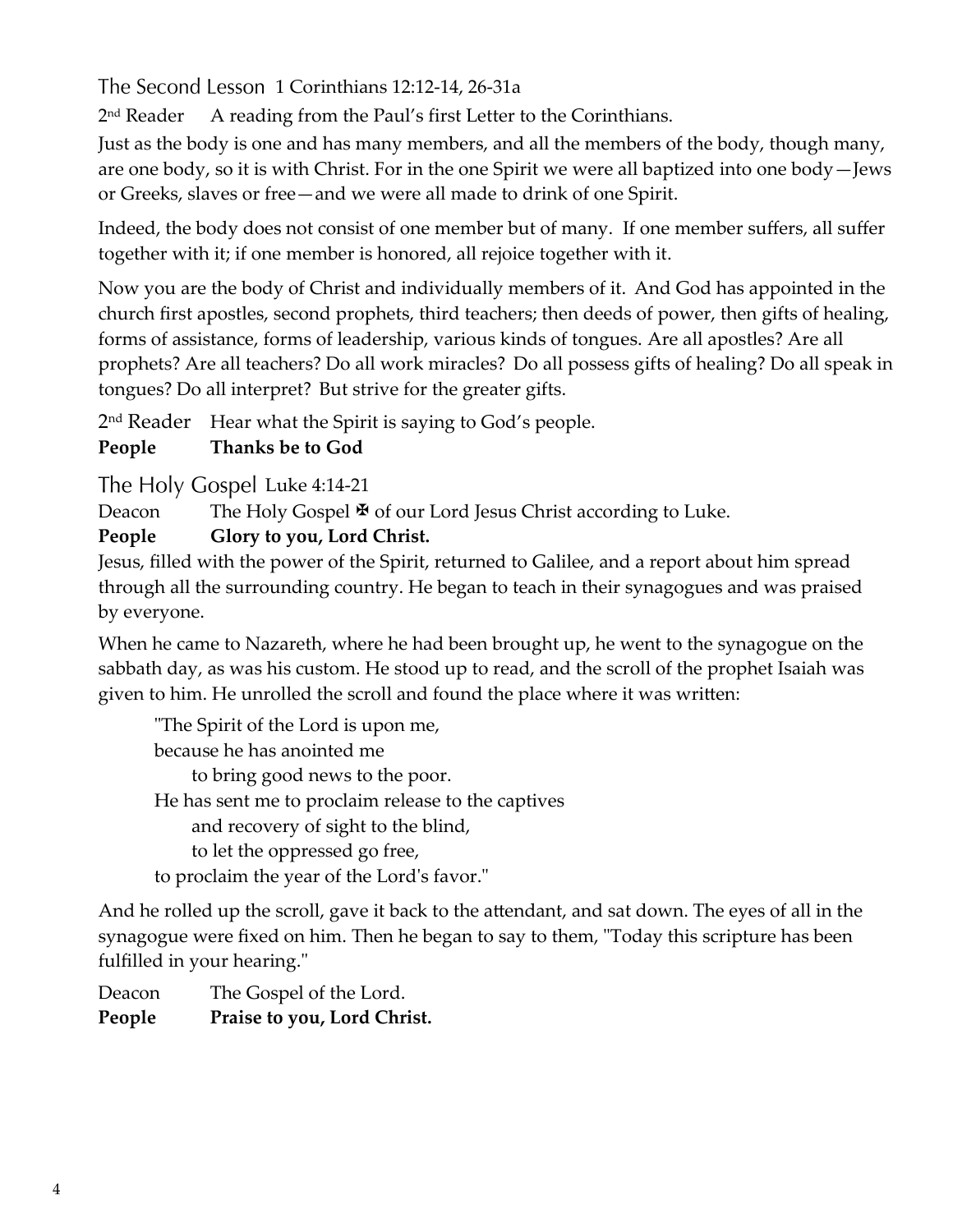#### The Rev. Jerry Sather

### The Sermon

*There will be a moment of silence for reflection following the sermon.*

*Please STAND as able, and join in saying,*

| The Nicene Creed                                                       |
|------------------------------------------------------------------------|
| We believe in one God, the Father, the Almighty,<br>A11                |
| maker of heaven and earth,                                             |
| of all that is, seen and unseen.                                       |
| We believe in one Lord, Jesus Christ,                                  |
| the only Son of God, eternally begotten of the Father,                 |
| God from God, Light from Light, true God from true God,                |
| begotten, not made, of one Being with the Father.                      |
| Through him all things were made.                                      |
| For us and for our salvation                                           |
| he came down from heaven:                                              |
| by the power of the Holy Spirit                                        |
| he became incarnate from the Virgin Mary, and was made human.          |
| For our sake he was crucified under Pontius Pilate;                    |
| he suffered death and was buried.                                      |
| On the third day he rose again in accordance with the Scriptures;      |
| he ascended into heaven and is seated at the right hand of the Father. |
| He will come again in glory to judge the living and the dead,          |
| and his kingdom will have no end.                                      |
| We believe in the Holy Spirit, the Lord, the giver of life,            |
| who proceeds from the Father.                                          |
| With the Father and the Son he is worshiped and glorified.             |
| He has spoken through the Prophets.                                    |
| We believe in one holy catholic and apostolic Church.                  |
| We acknowledge one baptism for the forgiveness of sins.                |
| We look for the resurrection of the dead,                              |
| and the life of the world to come. Amen.                               |

*Please remain STANDING, as able. The people reading the parts in bold.* 

The Prayers of the People

We are the body of Christ, therefore let us pray in the Spirit for the church and the world saying, Lord of glory, hear our prayer.

For the Church: that we may recognize our identity as members of the Body of Christ and manifest the Good News in our lives, our families, and our workplaces. Lord of glory, **hear our prayer.**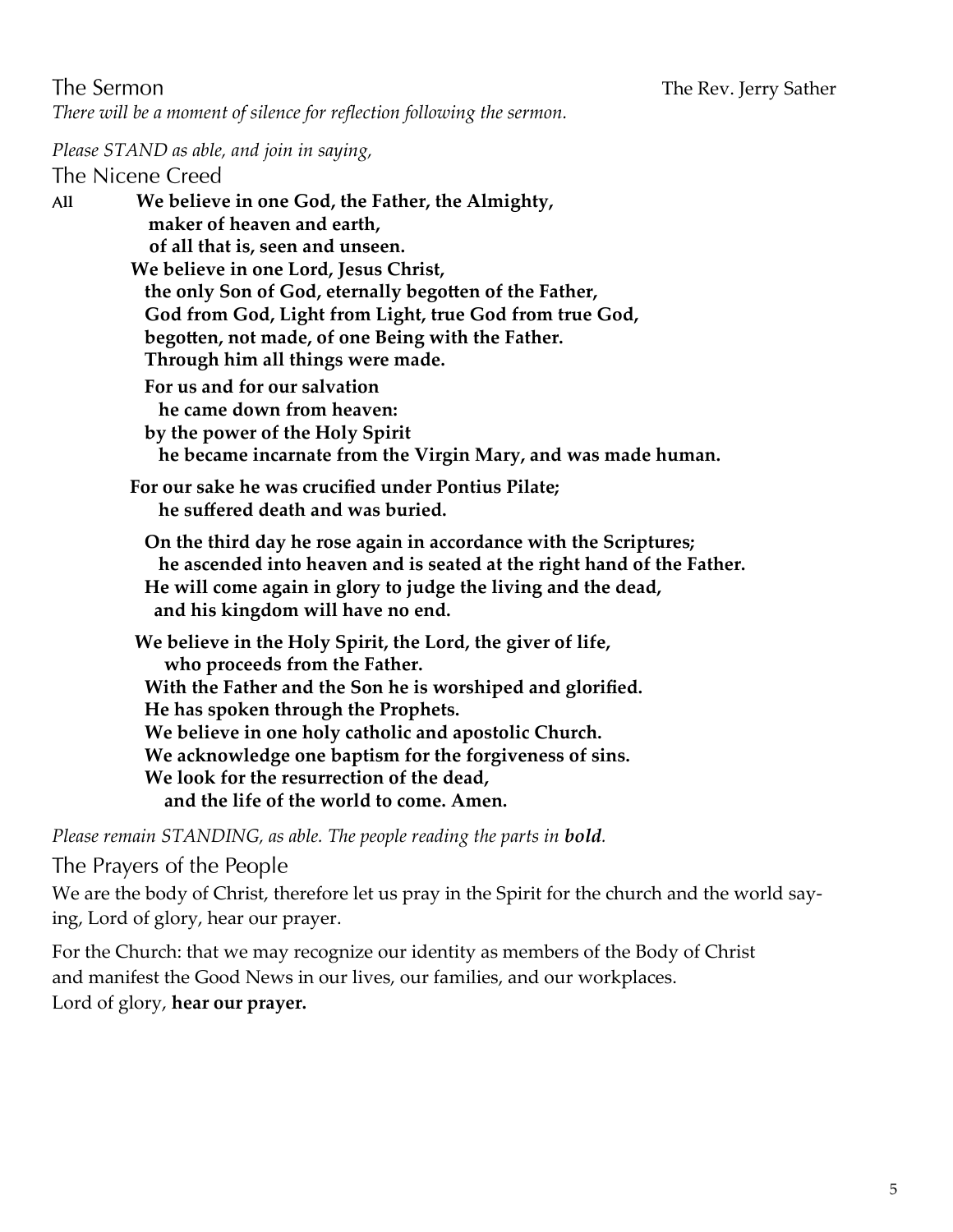For greater attention to God's Word: that we may recognize the words of scripture as sources of Spirit and Life that will help us live more fully and faithfully each day. Lord of glory, **hear our prayer.**

For the gift of discernment: that God will guide us as we approach our annual meeting and aid our search for a new rector who will lead us in fulfilling the mission of Jesus to bring good news to the people of the South Bay.

#### Lord of glory, **hear our prayer.**

For teachers and preachers: that God will inspire them with the gift of interpretation that people will understand the Word and their souls will be revived.

#### Lord of glory, **hear our prayer.**

For the members of Congress: that the Spirit will move them to greater cooperation, guide them in addressing the greatest issues in people's lives, and inspire them with ways to promote the common good.

#### Lord of glory, **hear our prayer.**

For all who steward earth's resources: that we may recognize all of creation as God's gift to us and grow in awareness of our responsibility to care for the earth. Lord of glory, **hear our prayer.**

For all who are ill or in need: especially Andrea, Barbara, Albertine Bellows, Brian Bezner, Amy Clute, Pauline Duley, Ceri Falk, Sue Ferme, Frances Hailwood, Sally Hill, Michael, Mick Mohuchy, Marjorie Morris, Gladys Sather, Bruce Shaefer, Christa van der Velden and all those we name to you now...*(please add your own prayers, either silently or aloud).* Help us to remember that when one part of the body suffers, we all suffer. Lord of glory, **hear our prayer.**

For those experiencing emotional and mental illness, particularly in this time of pandemic: that they may come to know a time of God's favor and receive peace and relief from their struggles. Lord of glory, **hear our prayer.**

For all who have died in the hope of the resurrection, and all the departed, especially Carole Gordon; Richard Davis; Sue Egan's sister, Ann Godfrey, and all those we name to you now... *(please add your own prayers, either silently or aloud).*

#### Lord of glory, **hear our prayer.**

#### *Celebrant:*

God of all mercy, your Son proclaimed good news to the poor, release to the captives, and freedom to the oppressed: anoint us with your Holy Spirit and set all your people free to praise you in Christ our Lord. **Amen.**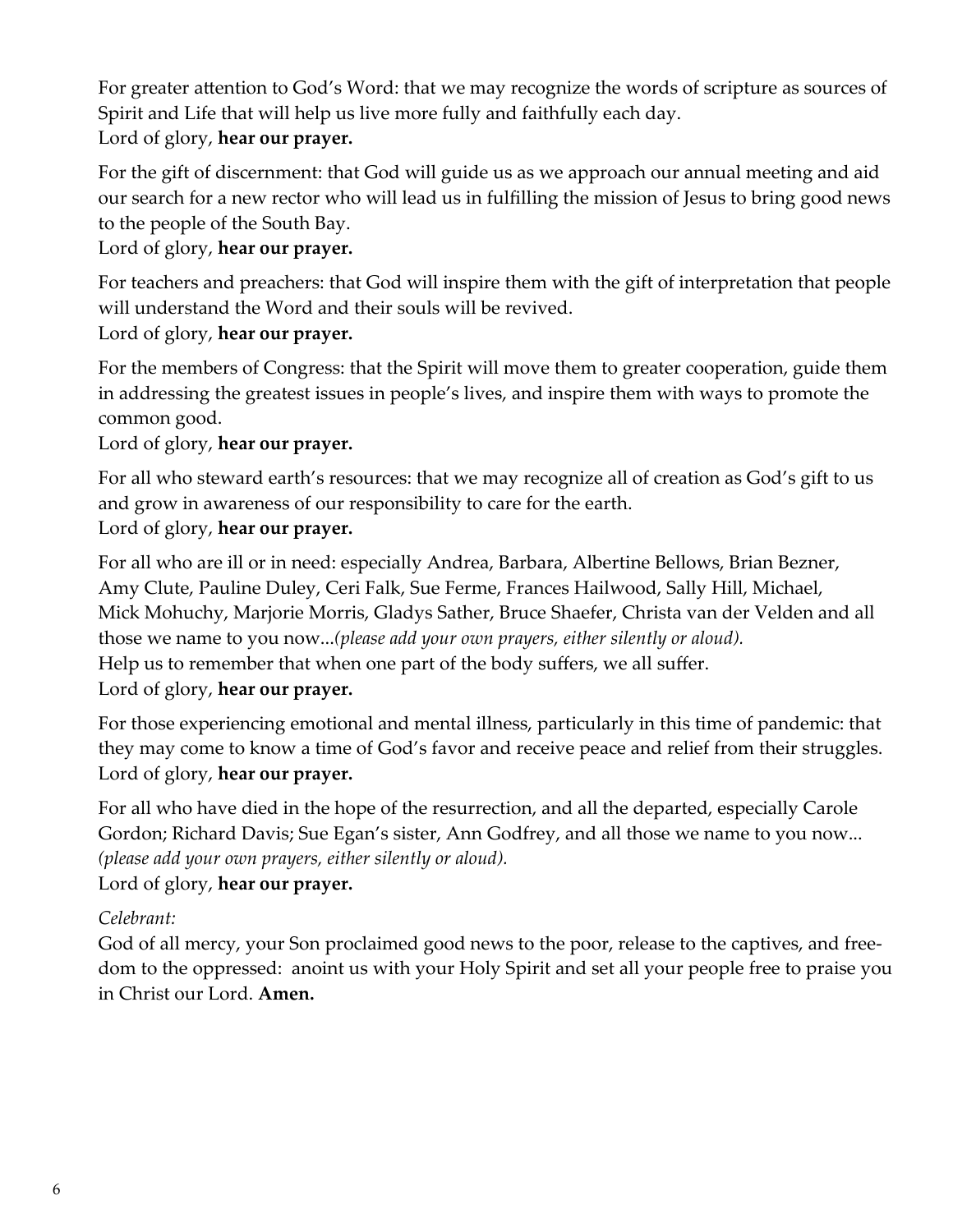The Confession of Sin

Deacon Let us confess our sins against God and our neighbor.

**All Most merciful God, we confess that we have sinned against you in thought, word, and deed, by what we have done, and by what we have left undone. We have not loved you with our whole heart; we have not loved our neighbors as ourselves.**

> **We are truly sorry and we humbly repent. For the sake of your Son Jesus Christ, have mercy on us and forgive us; that we may delight in your will, and walk in your ways, to the glory of your Name. Amen.**

The Absolution

Celebrant Almighty God have mercy  $\mathcal F$  on you, forgive you all your sins through our Lord Jesus Christ, strengthen you in all goodness, and by the power of the Holy Spirit keep you in eternal life. **Amen**.

The Peace

Celebrant The peace of the Lord be always with you.

**People And also with you.**

*The Ministers and People greet one another in the name of the Lord.*

Welcome and Announcements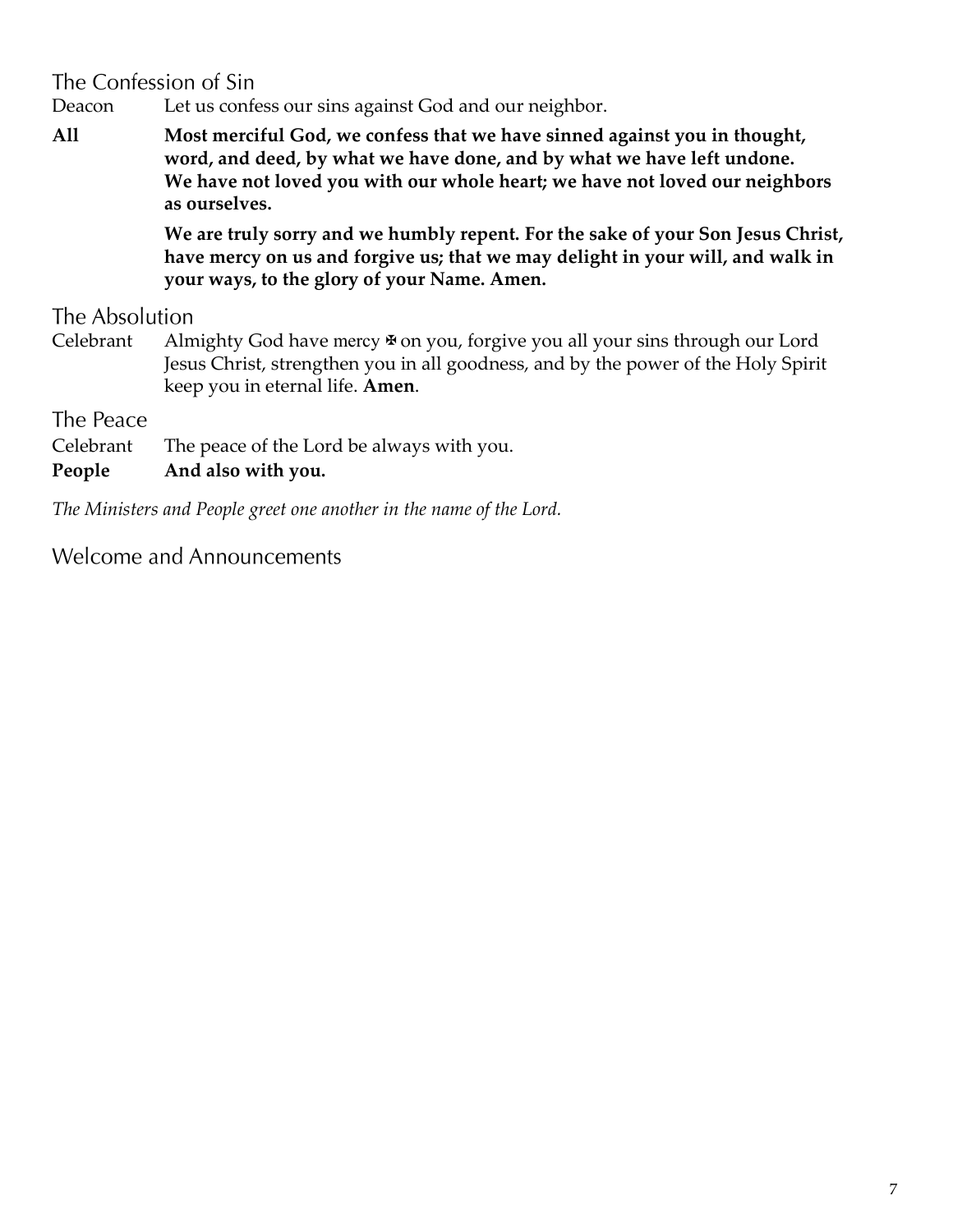# The Holy Communion

*Please be seated for the Anthem. For the offertory, collection baskets are placed at the exit of the church as you leave. Please follow instructions from the Ushers.*

| <b>Offertory Anthem</b> | Fantasia on "The Lord is My Shepherd" | John Rutter |  |  |
|-------------------------|---------------------------------------|-------------|--|--|
| David Knight, organ     |                                       |             |  |  |

*Please STAND, as able, for,*

| The Great Thanksgiving |                                                   | (Adapted from Enriching Our Worship) |
|------------------------|---------------------------------------------------|--------------------------------------|
| Celebrant<br>People    | The Lord be with you.<br>And also with you.       |                                      |
| Celebrant<br>People    | Lift up your hearts.<br>We lift them to the Lord. |                                      |
| Celebrant              | Let us give thanks to the Lord our God.           |                                      |
| People                 | It is right to give our thanks and praise.        |                                      |

It is right, and a good and joyful thing, always and everywhere to give thanks to you, Father Almighty, Creator of heaven and earth. Because in the mystery of the Word made flesh, you have caused a new light to shine in our hearts, to give the knowledge of your glory in the face of your son Jesus Christ our Lord. Therefore we praise you, joining our voices with Angels and Archangels and with all the company of heaven, who for ever sing this hymn to proclaim the glory of your Name:

*Please say together,*

The Sanctus **Holy, holy, holy Lord, God of power and might. Heaven and earth are full of your Glory. Hosanna in the highest. Blessed is the one who comes in the name of the Lord. Hosanna in the highest.**

*All STAND or kneel as able, as the Celebrant continues. We will read the remainder of the Eucharistic Prayer responsively, the People reading the parts in Bold.* 

Glory and honor and praise to you, holy and living God. To deliver us from the power of sin and death and to reveal the riches of your grace, you looked with favor upon Mary, your willing servant, that she might conceive and bear a son, Jesus the holy child of God. Living among us, Jesus loved us. He broke bread with outcasts and sinners, healed the sick, and proclaimed good news to the poor. He yearned to draw all the world to himself yet we were heedless of his call to walk in love. Then, the time came for him to complete upon the cross the sacrifice of his life, and to be glorified by you.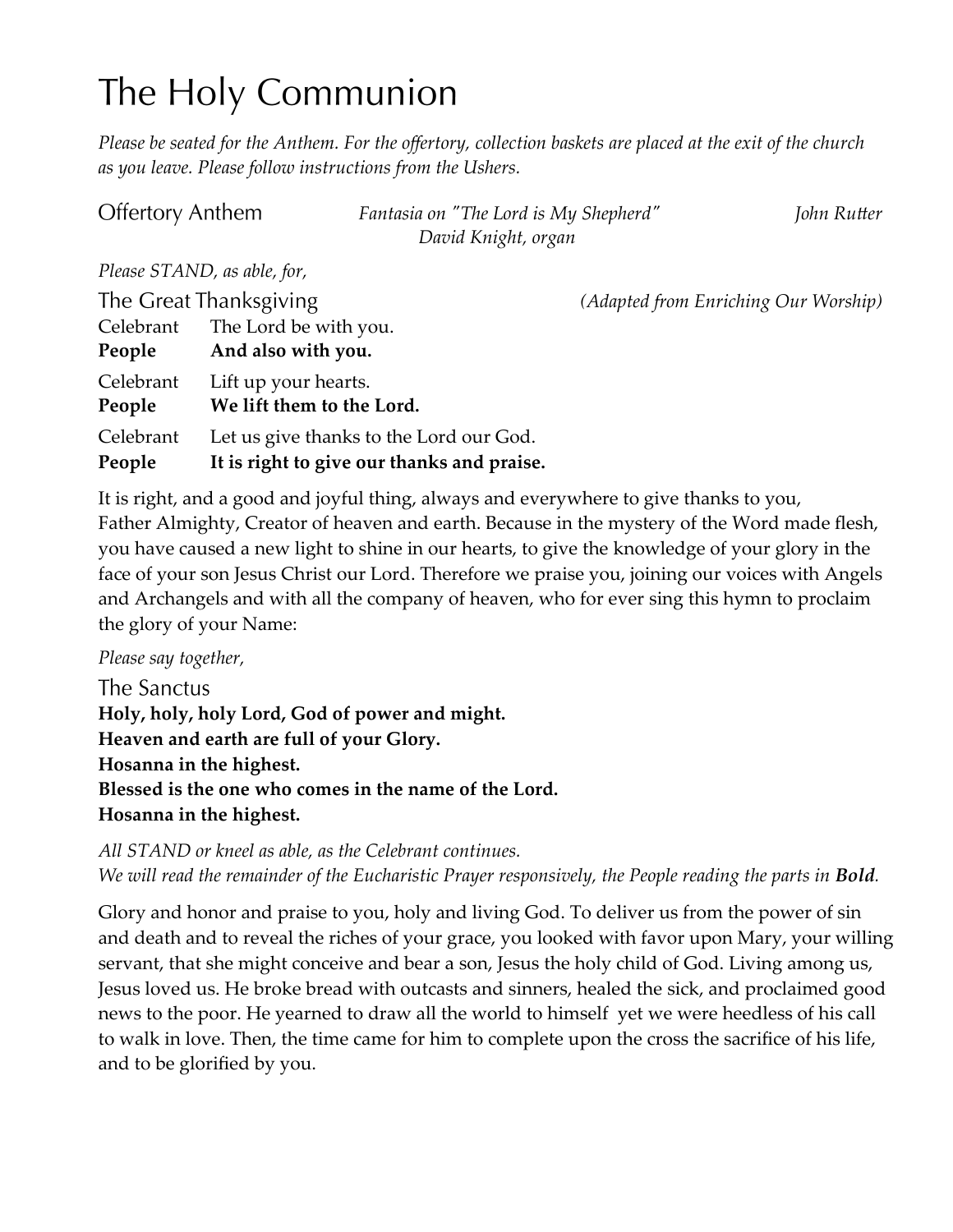On the night before he died for us, Jesus was at table with his friends. He took bread, gave thanks to you, broke it, and gave it to them, and said: "Take, eat: This is my Body, which is given for you.

### **Do this for the remembrance of me."**

As supper was ending, Jesus took the cup of wine. Again, he gave thanks to you, gave it to them, and said: "Drink this, all of you: This is my Blood of the new Covenant, which is poured out for you and for all for the forgiveness of sins.

Whenever you drink it, **do this for the remembrance of me."**

Now gathered at your table, O God of all creation, and remembering Christ, crucified and risen, who was and is and is to come, we offer to you our gifts of bread and wine, and ourselves, a living sacrifice. Pour out your Spirit upon these gifts that they may be the Body and Blood of Christ. Breathe your Spirit over the whole earth and make us your new creation, the Body of Christ given for the world you have made. In the fullness of time bring us, with St Peter, St Paul, St Francis and all your saints, from every tribe and language and people and nation, to feast at the banquet prepared from the foundation of the world.

Through Christ and with Christ and in Christ, in the unity of the Holy Spirit, to you be honor, glory, and praise, for ever and ever. AMEN.

Celebrant And now, as our Savior Christ has taught us, we are bold to say **All Our father, who art in heaven, hallowed be thy Name, thy kingdom come, thy will be done, on earth as it is in heaven. Give us this day our daily bread. And forgive us our trespasses, as we forgive those who trespass against us. And lead us not into temptation, but deliver us from evil. For thine is the kingdom, and the power, and the glory, for ever and ever. Amen.**

The Breaking of the Bread

*The Celebrant breaks the consecrated Bread. A period of silence is kept.*

- Celebrant God of promise, you have prepared a banquet for us. Happy are those who are called to the Supper of the Lamb.
- Celebrant The Gifts of God for the People of God. Take them in remembrance that Christ died for you, and feed on him in your hearts by faith, with thanksgiving.

For our online community—an *invitation to pray together the spiritual communion prayer from the National Cathedral. A spiritual communion is a personal devotional that anyone can pray at any time to express their desire to receive Holy Communion at that moment, but in which circumstances impede them from actually receiving Holy Communion.*

My Jesus, I believe that you are truly present in the Blessed Sacrament of the Altar. I love you above all things, and long for you in my soul. Since I cannot now receive you sacramentally, come at least spiritually into my heart. As though you have already come, I embrace you and unite myself entirely to you; never permit me to be separated from you. Amen.

*(St. Alphonsus de Liguori, 1696-1787)*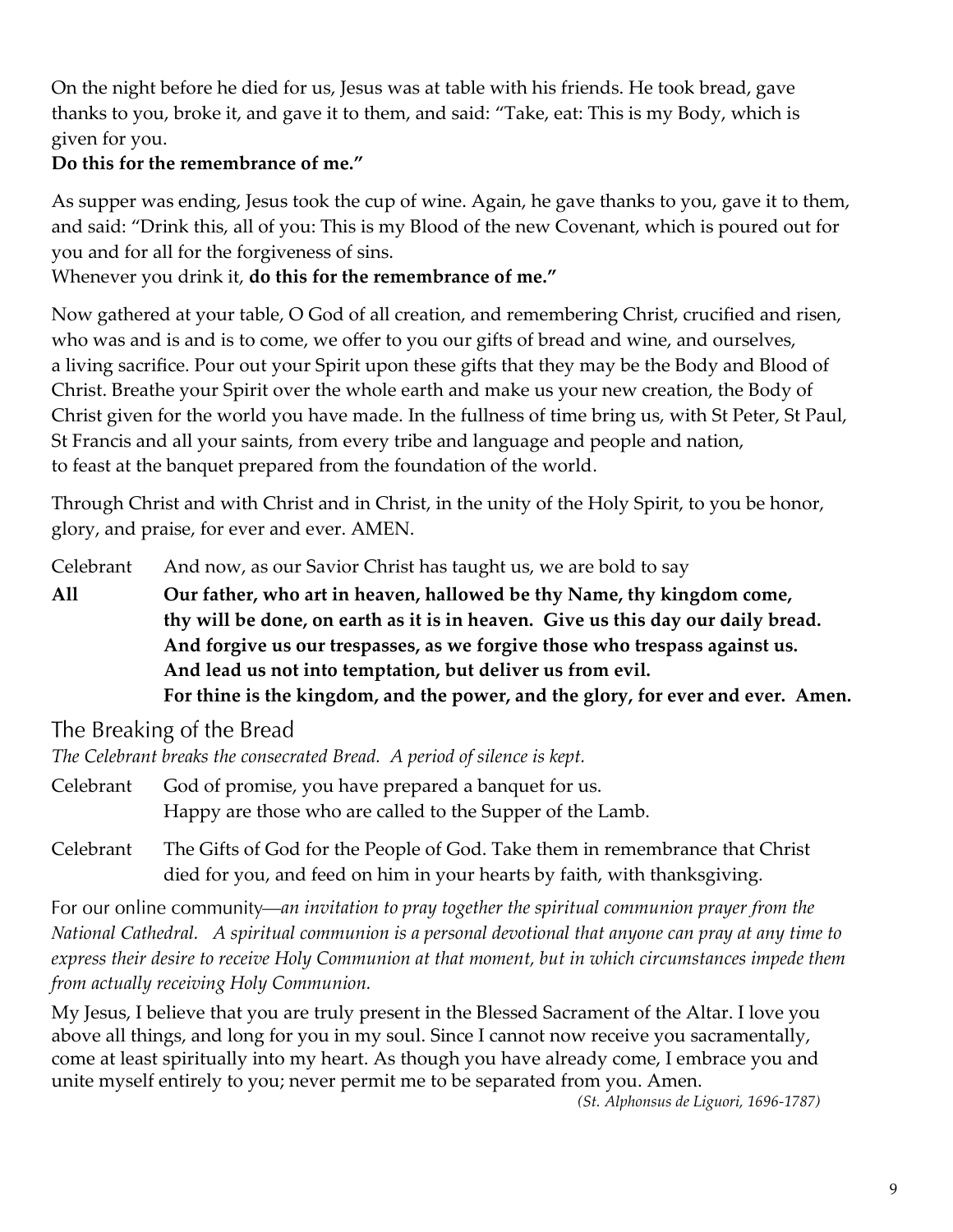# *Please STAND as able,*

Celebrant Let us pray.

**All Eternal God, heavenly Father, whose Son is the light of the world: you have graciously accepted us as living members of our Savior Jesus Christ and you have fed us with spiritual food in the Sacrament of his Body and Blood. May your people, illumined by your word and sacraments, shine with the radiance of his glory, that he may be known, worshipped, and obeyed to the ends of the earth, for he is alive and reigns, now and for ever. Amen.**

### The Blessing

Celebrant Christ the Son of God perfect in you the image of his glory and gladden your hearts with the good news of his kingdom; and the blessing of God Almighty, the Father  $\mathbf{\Psi}$ , the Son, and the Holy Spirit, be among you and remain with you always.

*Please remain STANDING, as able, and if you are fully vaccinated, please join in singing,* 



Words: William Walsham How (1823-1897). Music: Munich, 1693; adapt. and harm. Felix Mendelssohn (1809-1847)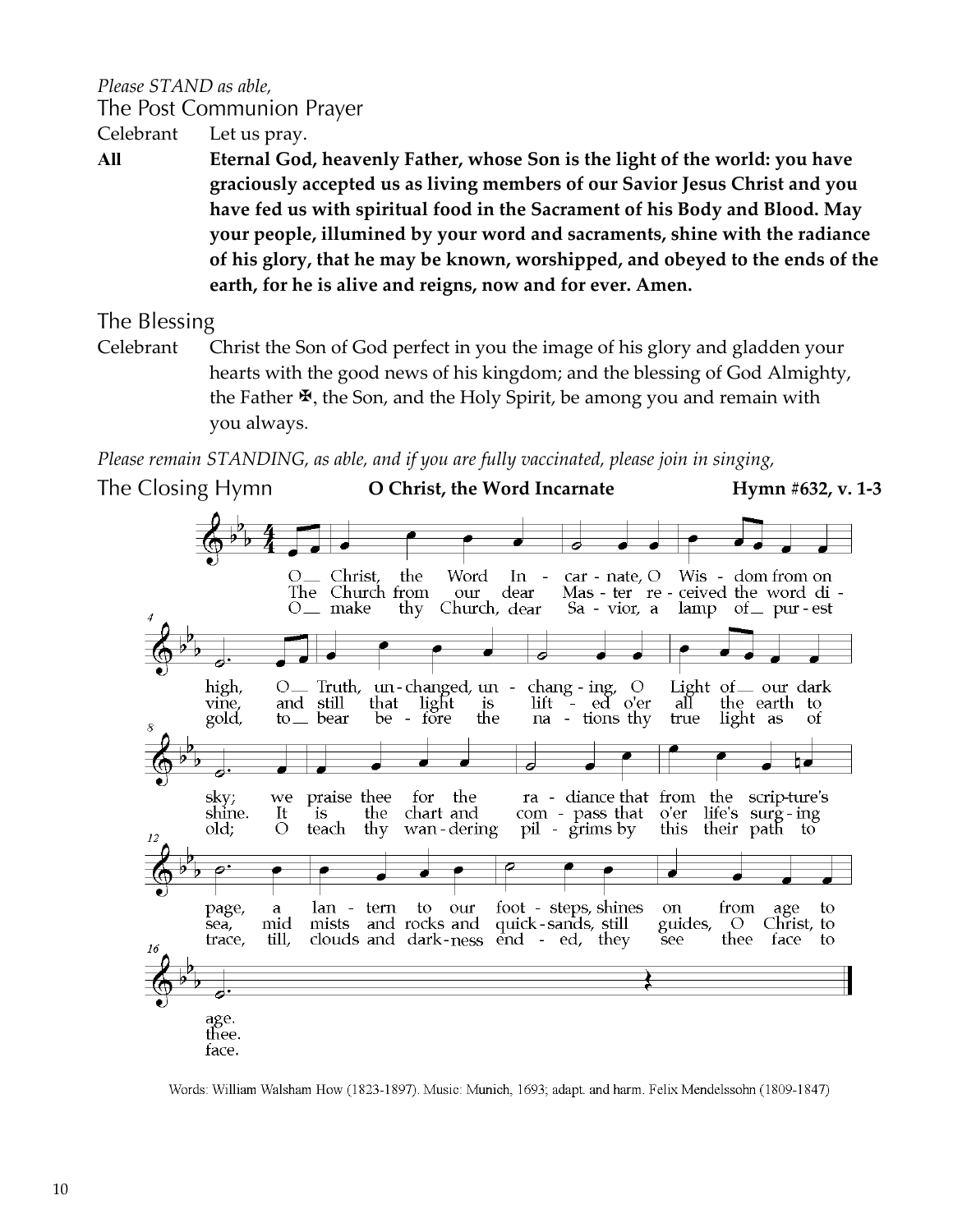The Sending Forth

Deacon Let us go forth into the world rejoicing in the power of the Spirit. Thanks be to God!

**People Thanks be to God!** 

Postlude *Pasticcio Pasticcio Jean Langlais* 

*You are invited to be seated during the postlude to pray or simply to enjoy the music. Alternatively, you may depart in peace following the Sending Forth.*

## Thank you for worshipping with us!